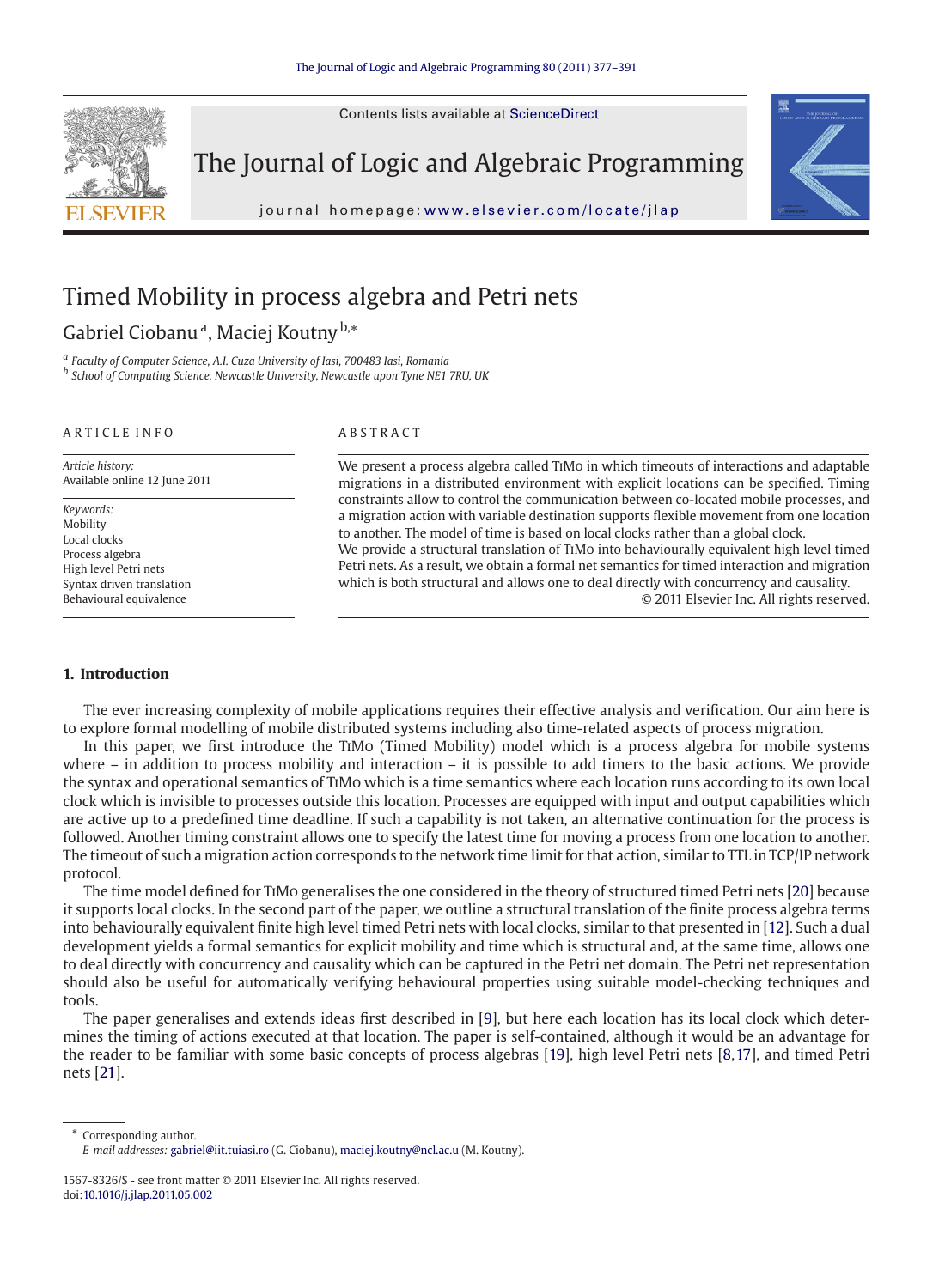378 *G. Ciobanu, M. Koutny / Journal of Logic and Algebraic Programming 80 (2011) 377–391*



**Fig. 1**. Three configurations in an evolution of the running example (time progress is not represented).

<span id="page-1-0"></span>The paper is structured in the following way. We first describe the syntax and semantics of TiMo. After that we introduce the net algebra used in the translation from TiMo expressions to Petri nets, and then describe the translation itself. We also explain the nature of behavioural equivalence of the resulting Petri net model and the original expression.

### *1.1. Running example*

To introduce the basic concepts of TiMo, we use a *simple e-shops (SES)* running example illustrated in Fig. [1.](#page-1-0) In this scenario, we have two customer processes initially residing in their respective home locations *homeA* and *homeB*, and looking for (the address of) an e-shop where the same desirable e-item can be purchased. To find this out, each customer moves to the location *info* in order to acquire the relevant address (this move takes up to *5* time units). After waiting for *2* time units at location *info* without getting the desired address, the e-item loses its importance and the customer is no longer interested in acquiring it. The location *info* contains a broker who knows all about the e-shops stocking the desired e-item. For up to *5* time units the right e-shop is that at the location *shopA*, and after that for up to *7* time units at location *shopB* (these changes of availability are cyclical and happen also if a location is communicated to a customer). It is important to point out that any interaction between processes can only happen within the same location, and so it is necessary for a customer to move to the broker location in order to get the desirable address. The timers can define a coordination in time of the customers, and take care of the relative time of interaction of the processes residing at the same location.

Fig. [1](#page-1-0) portrays three possible configurations in an evolution of the running example in which there are two customers. The active customer is initially residing in location *homeB* (configuration *C0*), and then moving to location *info* to acquire the address of an e-shop (configuration  $C_1$ ). After receiving such an address from the broker, the customer moves to the corresponding location *shopA* (configuration *C2*).

#### **2. TIMO: a process algebra for Timed Mobility**

We start by giving the syntax and semantics of TiMo which uses timing constraints allowing, for example, to specify what is the longest time it takes a mobile process to move to another location. In TiMo, waiting for a communication on a channel or a movement to a new location can be constrained. If an action does not happen before a predefined deadline, the waiting process switches its operation to an alternate mode. This approach leads to a method of sharing the channels over time. A timer (such as  $\Delta$ *7*) of an output action  $a^{\Delta$ **?!** makes it available for communication only for the period of *7* time units. We use timers for both input and output actions. The reason for having the latter stems from the fact that in a distributed system there are both multiple clients and multiple servers, and so clients may decide to switch from one server to another depending on the waiting time.

#### *2.1. Syntax*

We assume suitable data types together with associated operations, including a set *Loc* of *locations* and a set *Chan* of *communication channels*. We also use a set *Id* of process identifiers, and each *id*  $\in$  *Id* has arity  $m_{id}$ . In what follows, we use **x** to denote a finite tuple of elements  $(x_1, \ldots, x_k)$  whenever it does not lead to a confusion.